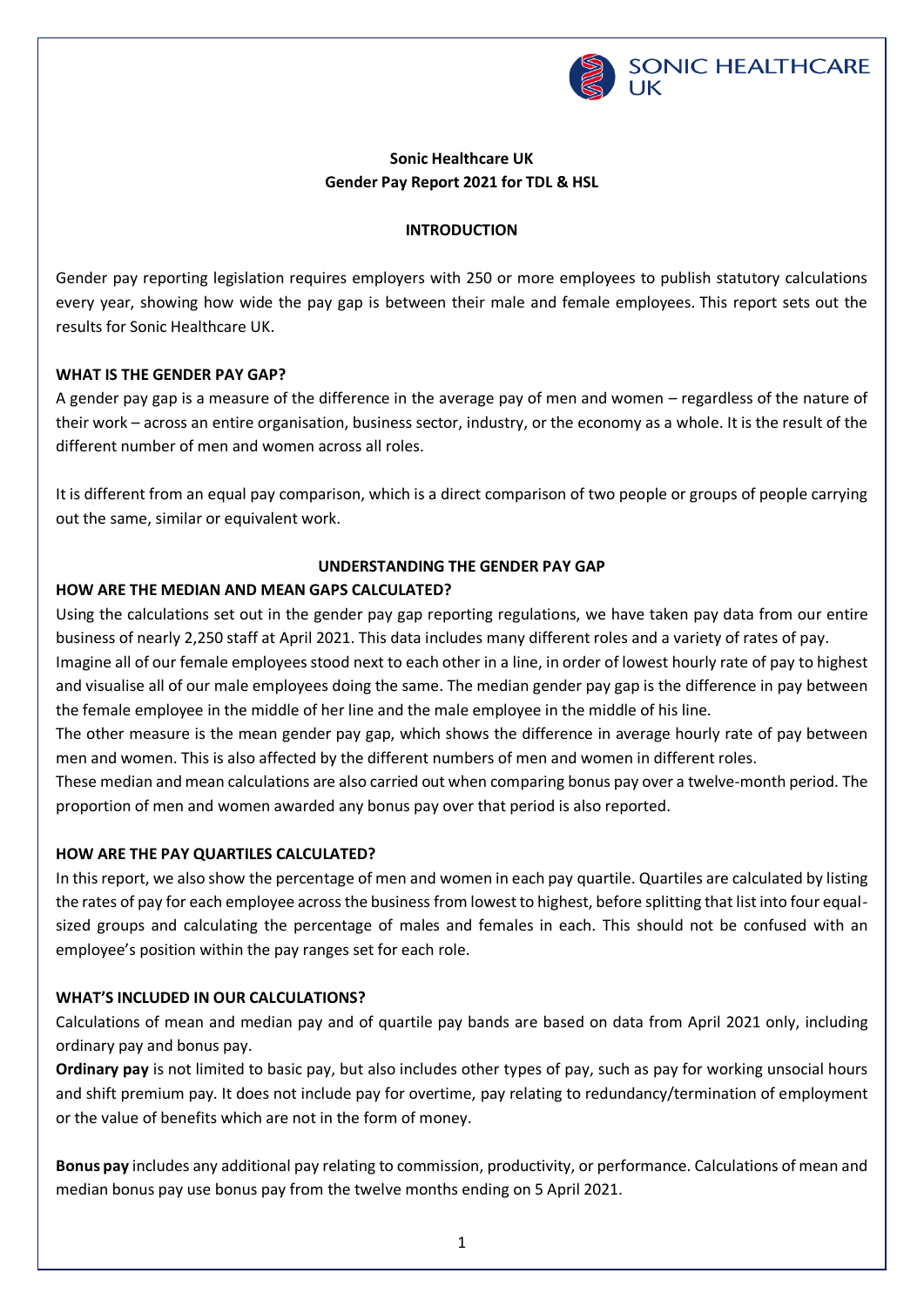#### **An Overview of Our Company**

Sonic Healthcare UK is made up of a number of entities providing clinical pathology services. There are two main employers, The Doctors Laboratory (TDL) and the Health Services Laboratories (HSL), which we review in more detail later. While these are separate employers, the senior management and leadership, and many of the common corporate functions, are provided to both entities by TDL employees. For that reason, we show the gender pay gap calculations both jointly and separately, as the first provides an accurate reflection of how our company works in practice, while the second meets the statutory reporting requirements. Looking at our total UK workforce, our results show the following:

## **Sonic Healthcare UK Gender Pay Gap**

| Mean Pay Gap                | 3.48%     | <b>Median Pay Gap</b> | 1.37% |
|-----------------------------|-----------|-----------------------|-------|
| <b>Gender Bonus Pay Gap</b> | $-30.87%$ |                       |       |
|                             |           |                       |       |

### **Proportion of Men and Women Paid a Bonus**

| Proportion of males receiving a bonus   | 74.30% |  |
|-----------------------------------------|--------|--|
| Proportion of females receiving a bonus | 75.89% |  |

### **Population by Pay Quartiles for Sonic Healthcare UK**

The proportion of males and females in each quartile is as follows:

|                                                                | <b>Number</b> | ℅        | <b>Number</b> | %          |
|----------------------------------------------------------------|---------------|----------|---------------|------------|
|                                                                | of Males      | of Males | of Females    | of Females |
| Proportion of males to females in the upper<br>quartile        | 221.00        | 39.61%   | 337.00        | 60.39%     |
| Proportion of males to females in the upper middle<br>quartile | 224.00        | 40.14%   | 334.00        | 59.86%     |
| Proportion of males to females in the lower middle<br>quartile | 237.00        | 42.47%   | 321.00        | 57.53%     |
| Proportion of males to females in the lower<br>quartile        | 198.00        | 35.48%   | 360.00        | 64.52%     |

We have two main employing entities that we are required to report separately. The individual results are set out below.

|                             | <b>HSL</b>                         | <b>TDL</b>                            |  |
|-----------------------------|------------------------------------|---------------------------------------|--|
| <b>Company description</b>  | Joint venture providing pathology  | Independent provider of clinical      |  |
|                             | services to NHS partners and       | laboratory diagnostic services in the |  |
|                             | customers                          | UК                                    |  |
| Gender pay gap              | Mean Pay Gap: 4.26%                | Mean Pay Gap: 2.69%                   |  |
|                             | Median Pay Gap: -6.65%             | Median Pay Gap: 11.41%                |  |
| <b>Gender pay bonus</b>     | Mean Bonus Pay Gap: 0.61%          | Mean Bonus Pay Gap: -56.04%           |  |
|                             | Median Bonus Pay Gap: 0%           | Median Bonus Gap: 0%                  |  |
|                             |                                    |                                       |  |
| Proportion of men and women | Proportion of males receiving<br>a | Proportion of males receiving a       |  |
| paid a bonus                | bonus: 74.19%                      | bonus: 74.45%                         |  |
|                             | Proportion of females receiving a  | Proportion of females receiving a     |  |
|                             | bonus: 76.10%                      | bonus: 75.58%                         |  |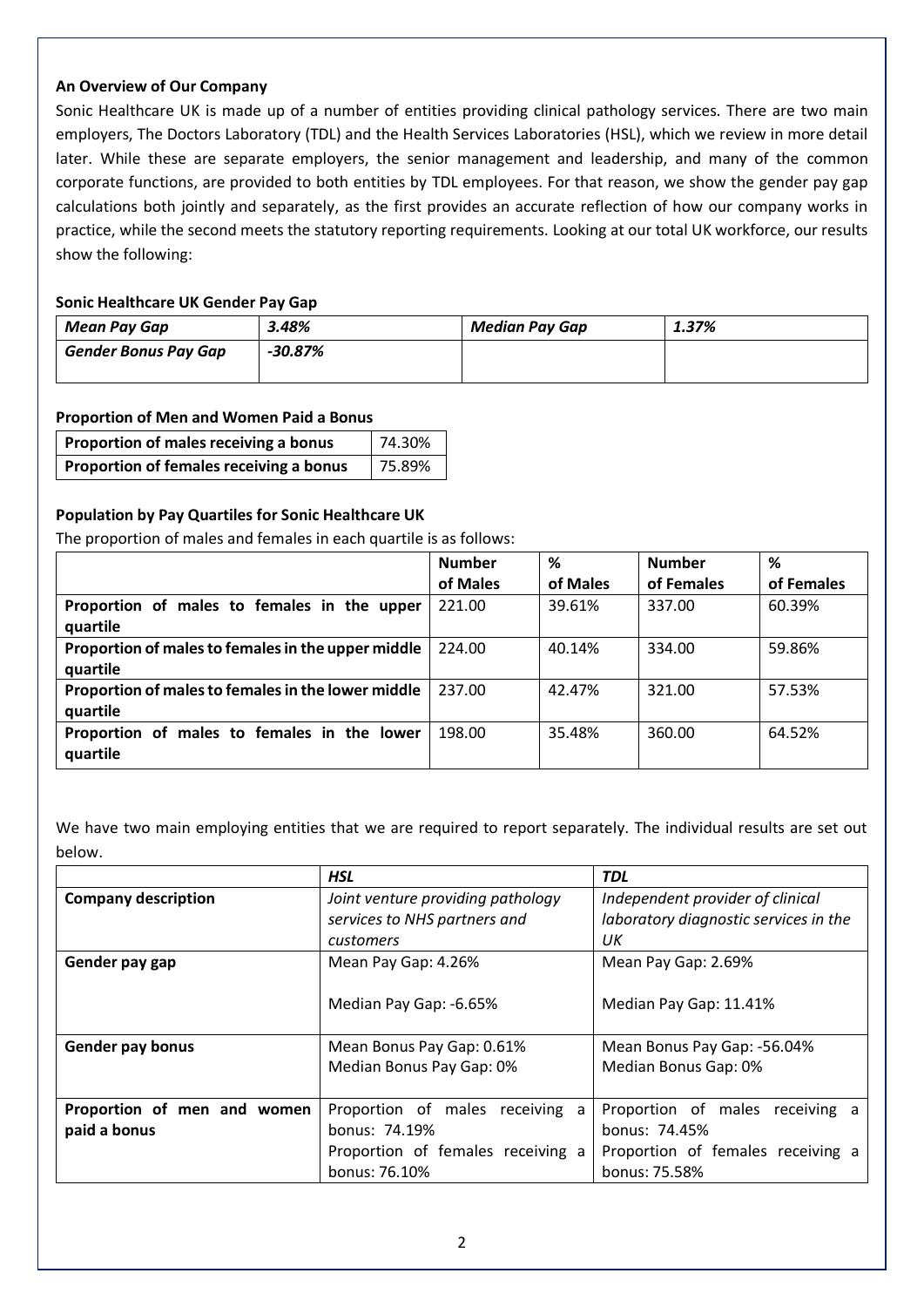### **HSL Population by Pay Quartiles**

|                                | Number of    | % of   | <b>Number of Females</b> | % of           |
|--------------------------------|--------------|--------|--------------------------|----------------|
|                                | <b>Males</b> | Males  |                          | <b>Females</b> |
| Proportion of males to females | 129.00       | 39.94% | 194.00                   | 60.06%         |
| in the upper quartile          |              |        |                          |                |
| Proportion of males to females | 95.00        | 29.32% | 229.00                   | 70.68%         |
| in the upper middle quartile   |              |        |                          |                |
| Proportion of males to females | 146.00       | 45.06% | 178.00                   | 54.94%         |
| in the lower middle quartile   |              |        |                          |                |
| Proportion of males to females | 119.00       | 36.84% | 204.00                   | 63.16%         |
| in the lower quartile          |              |        |                          |                |

## **TDL Population by Pay Quartiles**

|                                | Number of    | % of         | <b>Number of Females</b> | % of           |
|--------------------------------|--------------|--------------|--------------------------|----------------|
|                                | <b>Males</b> | <b>Males</b> |                          | <b>Females</b> |
| Proportion of males to females | 101.00       | 42.98%       | 134.00                   | 57.02%         |
| in the upper quartile          |              |              |                          |                |
| Proportion of males to females | 121.00       | 51.71%       | 113.00                   | 48.29%         |
| in the upper middle quartile   |              |              |                          |                |
| Proportion of males to females | 89.00        | 38.03%       | 145.00                   | 61.97%         |
| in the lower middle quartile   |              |              |                          |                |
| Proportion of males to females | 80.00        | 34.04%       | 155.00                   | 65.96%         |
| in the lower quartile          |              |              |                          |                |

## **Our Plans to Improve our Gender Balance**

We are pleased to report our Gender Pay Gap at April 2021, and plan to continue to improve the work we do to ensure our workforce is equally treated and equally paid.

In our last Gender Pay Gap report, we reported a positive variance in favour of paying our women employees higher than our male employees. Unfortunately, we have not managed to equalise pay as well as the last report, as our analysis shows that the overall difference between men and women's earnings based on hourly rates of pay as at 5 April 2021 is 3.48% (mean) or 1.37% (median).

We will always ensure fair access to all regarding our staff recruitment, in line with best practice and getting the right person for a role. We are committed to ensuring that regular benchmarking of salary scales, recruitment and monitoring of our diverse workforce takes place in line with our Core Values.

We are committed to fair and equal pay irrespective of gender and aim to continue to improve our gender pay gap. As an organisation, we plan to promote policies and initiatives to support equal opportunities for our entire workforce. Sonic Healthcare UK continued to grow its business in 2020/21, obtaining a successful bid to provide the Department of Health and Social Care (DHSC) with large scale PCR testing as part of the government's efforts to battle against Covid-19. The baseline staffing numbers increased across both group entities as a result. The mean pay gap in particular has increased since the last report, and we will work on improving this for the next submission.

At all levels of pay quartiles across Sonic Healthcare, we have more female employees than men, although with the acquisition of senior male members of staff on the TDL group board, this has impacted our median pay from last year's report. Our aim is to achieve year-on-year improvement in our gender pay gap, and we hope our annual pay reviews may attain progress against the increase gender pay gap in this report. Overall, women make up the majority of the workforce across all grades in both companies and our challenge is to continue to encourage greater representation